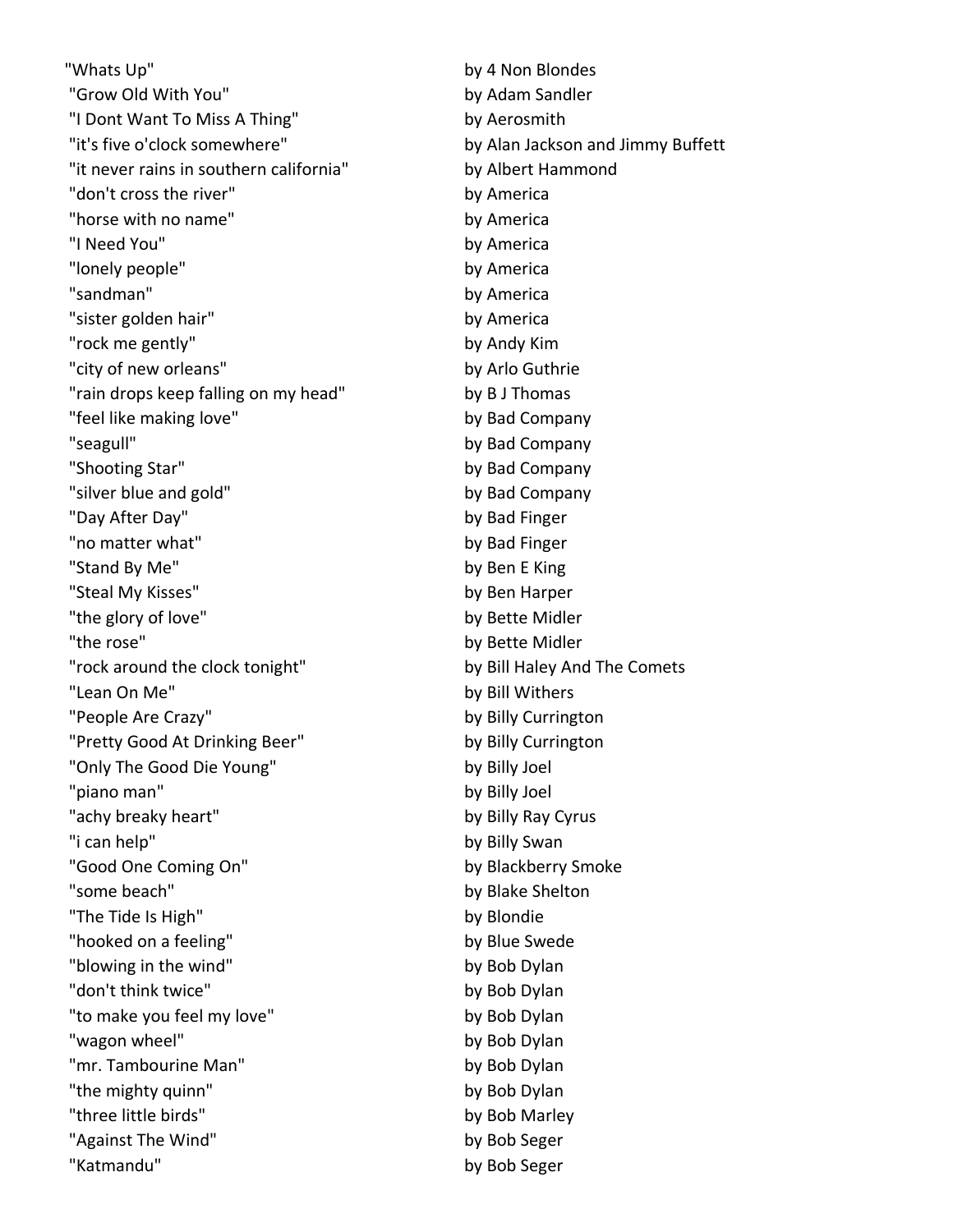"old time rock and roll" by Bob Seger "Still The Same" by Bob Seger "Sunspot Baby" by Bob Seger "turn the page" by Bob Seger "Dont Worry Be Happy" by Bobbie McFerrin "montego bay" by Bobby Bloom "dream lover" by Bobby Darin "take good care of my baby" by Bobby Vee "it's my life" by Bon Jovi "Livin On A Prayer" by Bon Jovi "who says you can't go home" by Bon Jovi "you give love a bad name" by Bon Jovi "Sunny one so true I Love You" by Boney M "Amanda" by Boston "No I In Beer" by Brad Paisley "maybe its time" by Bradley Cooper "everything i own" by Bread "the guitar man" by Bread "one toke over the line" by Brewer And Shipley "boot scootin' boogie" by Brooks And Dunn "glory days" by Bruce Springsteen "summer of 69" by Bryan Adams "that'll be the day" by Buddy Holly "for what it's worth" by Buffalo Springfield "will you still love me tomorrow" by Carole King "another saturday night" by Cat Stevens "father and son" by Cat Stevens "The First Cut Is The Deepest" by Cat Stevens "moonshadow" by Cat Stevens "wild world" by Cat Stevens "Summer Song" by Chad And Jeremy "kiss an angle good morning" by Charlie Pride "Buy Me A Boat" by Chris Janson "broken halos" by Chris Stapleton "Tennessee Whiskey" by Chris Stapleton "spotless" by Chris Wolf "Twist" by Chubby Checkers "my dingaling" by Chuck Berry "Precious And Few" by Climax "big yellow taxi" by Counting Crows "bad moon a rising" by Creedence Clearwater Revival "Cotton Fields" by Creedence Clearwater Revival "down on the corner" example and the corner by Creedence Clearwater Revival "Have You Ever Seen The Rain" by Creedence Clearwater Revival "lookin out my back door" by Creedence Clearwater Revival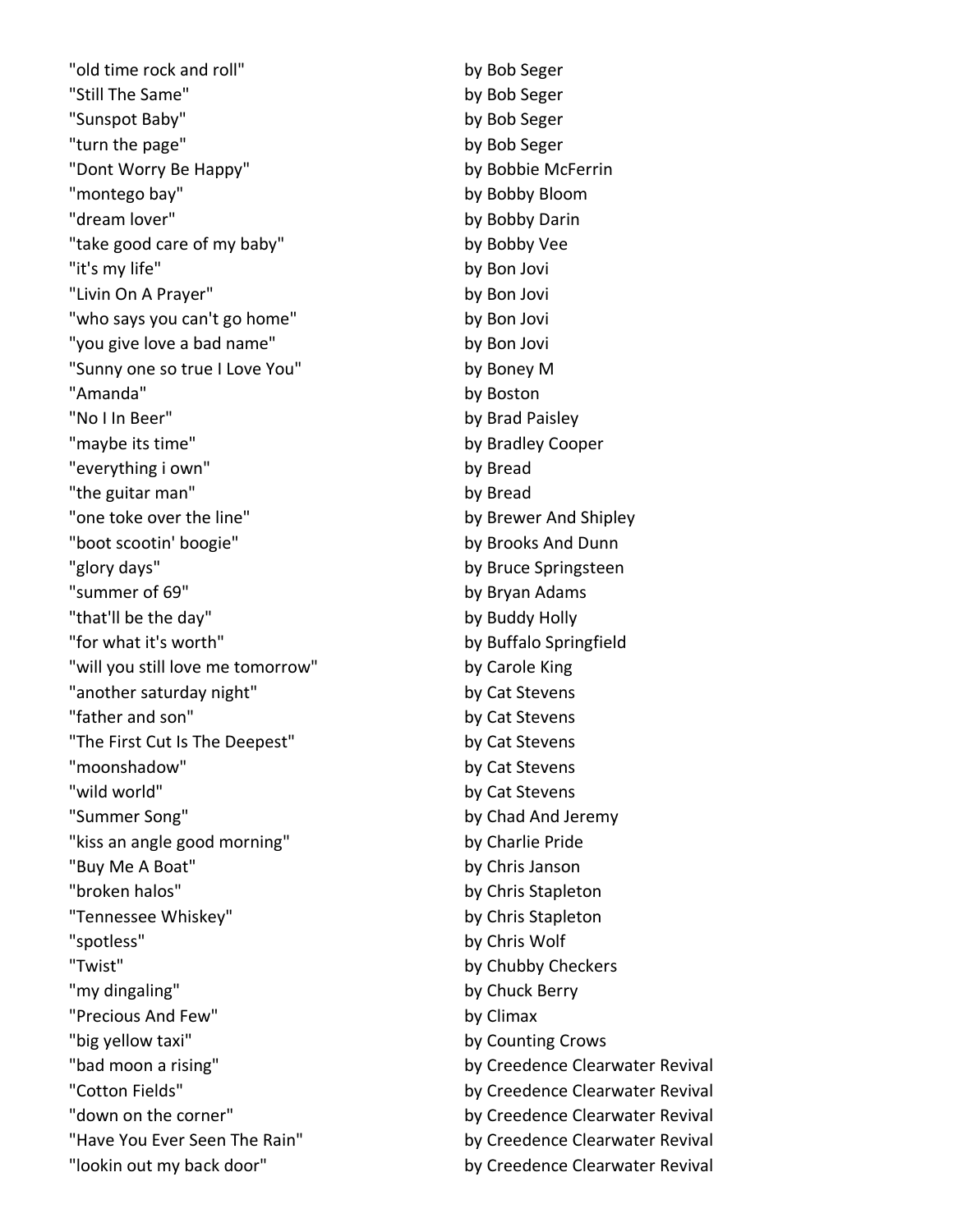"the midnight special" by Creedence Clearwater Revival "proud mary" by Creedence Clearwater Revival "who'll stop the rain" and the state of the state of the by Creedence Clearwater Revival "helplessly hoping" by CSNY "Just A Song Before I Go" by Csny "our house" by CSNY "southern cross" by CSNY "teach your children" by CSNY "wasted on the way" by CSNY "run for the roses" by Dan Fogelberg "beautiful sunday" by Daniel Boone "because" by Dave Clark Five "over and over" by Dave Clark Five "you got what it takes" by Dave Clark Five "i hear you knocking" by Dave Edmunds "every woman" by Dave Mason "We Just Disagree" by Dave Mason "You Never Even Called Me By My Name" by David Allen Coe "space oddity" by David Bowie "jeans on" by David Dundas "sway" by Dean Martin "when you're smiling" by Dean Martin "Breakfest At Tiffanys" by Deep Blue Something "Pour Some Sugar On Me" by Def Leopard "runaway" by Del Shannon "under the mango tree" by Diana Coupland "the wanderer" by Dion "runaround sue" by Dion And The Belmonts "a teenager in love" by Dion And The Belmonts "american pie" by Don Mclean "mellow yellow" by Donovan "cover of the rolling stones" by Dr. Hook "A Little Bit More" by Dr. Hook "perfect" by Ed Sheeran "I Love The Rainy Night" by Eddie Rabbit "love grows where my rosemary goes" by Edison Lighthouse "Crocodile Rock" by Elton John "Dont Let The Sun Go Down On Me" by Elton John "Goodbye Yellow Brick Road" by Elton John "Rocket Man" by Elton John "all shook up" by Elvis Presley "Blue Suede Shoes" by Elvis Presley "burning love" by Elvis Presley "dont be cruel" by Elvis Presley "good luck charm" by Elvis Presley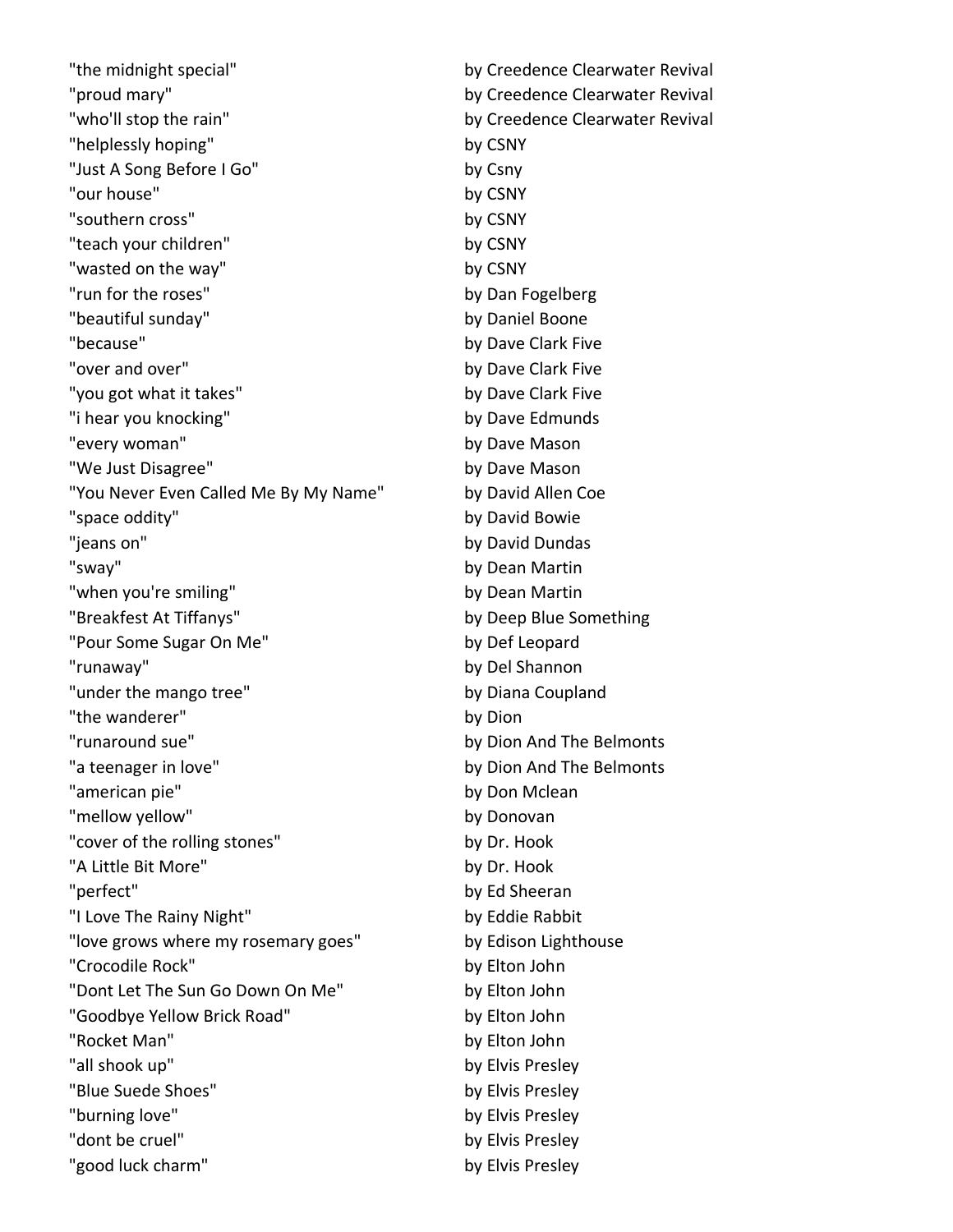| "Heartbreak Hotel"                          | by Elvis Presley                 |
|---------------------------------------------|----------------------------------|
| "Hound Dog"                                 | by Elvis Presley                 |
| "i can't help falling in love with you"     | by Elvis Presley                 |
| "jailhouse rock"                            | by Elvis Presley                 |
| "love me tender"                            | by Elvis Presley                 |
| "return to sender"                          | by Elvis Presley                 |
| "suspicious minds"                          | by Elvis Presley                 |
| "teddy bear"                                | by Elvis Presley                 |
| "release me"                                | by Engelbert Humperdinck         |
| "spanish eyes"                              | by Engelbert Humperdinck         |
| "I've Got A Rock And Roll Heart"            | by Eric Clapton                  |
| "Lay Down Sally"                            | by Eric Clapton                  |
| "let it grow"                               | by Eric Clapton                  |
| "may you never"                             | by Eric Clapton                  |
| "nobody knows you when you're down and out" | by Eric Clapton                  |
| "promises"                                  | by Eric Clapton                  |
| "san francisco bay blues"                   | by Eric Clapton                  |
| "wonderful tonight"                         | by Eric Clapton                  |
| "wake up little susie"                      | by Everly Brothers               |
| "out of my head"                            | by Fastball                      |
| "the way"                                   | by Fastball                      |
| "Beach Baby"                                | by First class                   |
| "signs"                                     | by Five Man Electrical Band      |
| "Landslide"                                 | by Fleetwood Mac                 |
| "show me the way to go home"                | by Frank Crumit                  |
| "my way"                                    | by Frank Sinatra                 |
| "new york new york"                         | by Frank Sinatra                 |
| "Thats Life"                                | by Frank Sinatra                 |
| "the way you look tonight"                  | by Frank Sinatra                 |
| "last kiss"                                 | by Frank Wilson And The Cavilers |
| "can't take my eyes off you"                | by Frankie Valley                |
| "We Are Young"                              | by Fun                           |
| "so nice to be with you"                    | by Gallery                       |
| "friends in low places"                     | by Garth Brooks                  |
| "two pina coladas"                          | by Garth Brooks                  |
| "sealed with a kiss"                        | by Gary Lewis And The Playboys   |
| "Patience"                                  | by Guns And Roses                |
| "Here's To Us"                              | by Halestorm                     |
| "Family Tradition"                          | by Hank Williams                 |
| "hey good lookin"                           | by Hank Williams                 |
| "jambalaya"                                 | by Hank Williams                 |
| "cats in the cradle"                        | by Harry Chapin                  |
| "Without You"                               | by Harry Nilsson                 |
| "i'm into something good"                   | by Hermans Hermits               |
| "mrs brown you've got a lovely daughter"    | by Hermans Hermits               |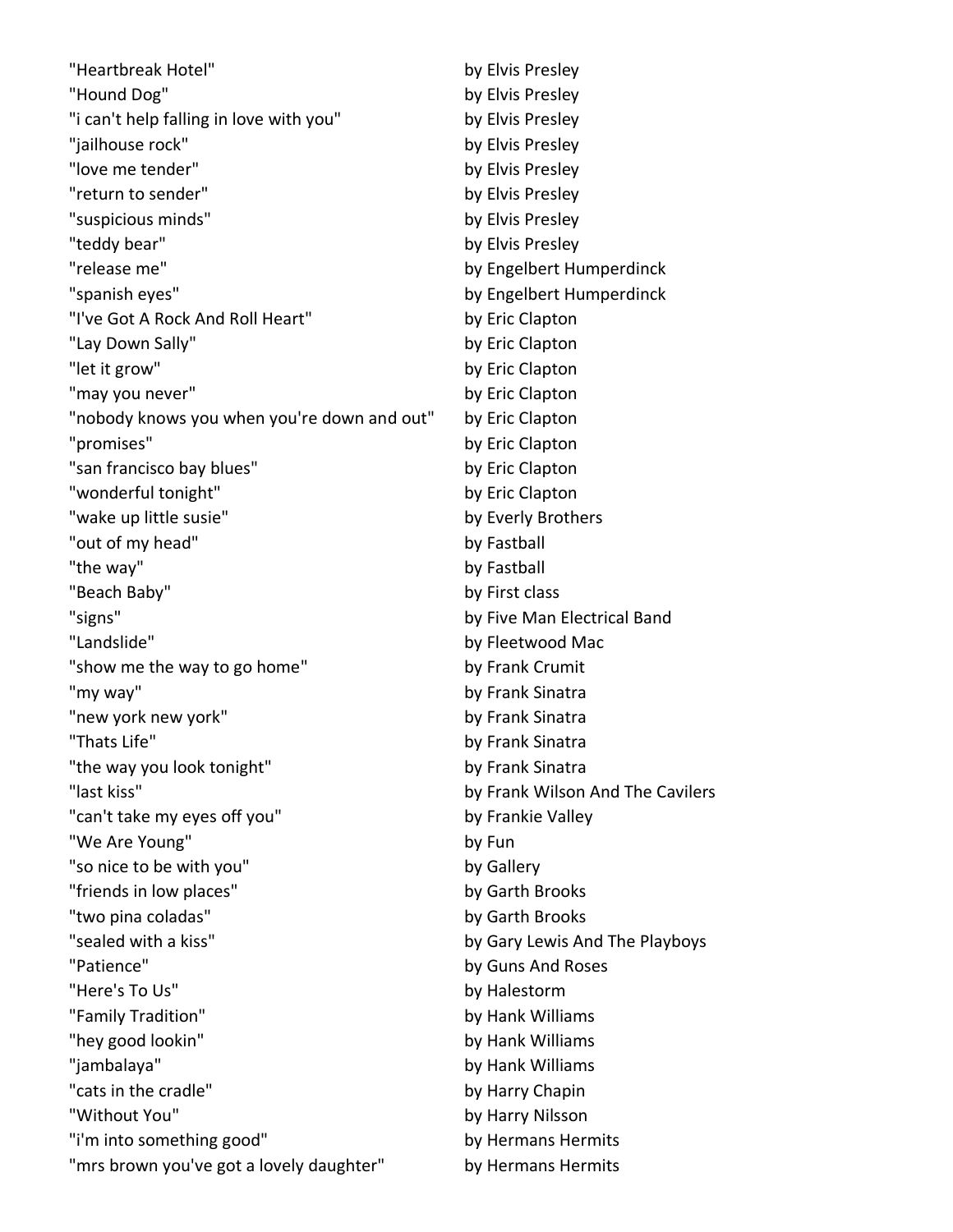"there's a kind of hush" by Hermans Hermits "hold my hand" by Hootie And The Blowfish "let her cry" by Hootie And The Blowfish "the way i am" by Ingrid Michaelson "somewhere over the rainbow wonderful world" by Israel Kamakawiwoole "put a little love in your heart" by Jackie DeShannon "Down To The Honky Tonk" by Jake Owen "fire and rain" by James Taylor "handy man" by James Taylor "Shower The People You Love" by James taylor "sweet baby james" by James Taylor "Youve Got A Friend" by James taylor "Mercedes Benz" by Janis Joplin "I Wont Give Up" by Jason Mraz "i'm yours" by Jason Mraz "come a little bit closer" by Jay And The Americans "thunder island" by Jay Ferguson "hallelujah" by Jeff Buckley "angel eyes" by Jeff Healey Band "bad bad leroy brown" by Jim Croce "you don't mess around with jim" by Jim Croce "Boat Drinks" by Jimmy Buffett "changes in lattitude changes in attitude" by Jimmy Buffett "cheeseburger in paradise" by Jimmy Buffett "Come Monday" by Jimmy Buffett "Fins" by Jimmy Buffett "he went to paris" by Jimmy Buffett "margaritaville" by Jimmy Buffett "pencil thin mustache" by Jimmy Buffett "a pirate looks at 40" by Jimmy Buffett "volcano" by Jimmy Buffett "the middle" by Jimmy Eat World "the games people play" by Joe South "back home again" by John Denver "calypso" by John Denver "country roads" by John Denver "leaving on a jet plane" by John Denver "rocky mountain high" by John Denver "sunshine on my shoulders" by John Denver "take me home country roads" by John Denver "today" by John Denver "rock and roll girls" by John Fogerty "judy in disguise" by John Fred And The Playboy Band "Imagine" by John Lennon "little pink houses" by John Melloncamp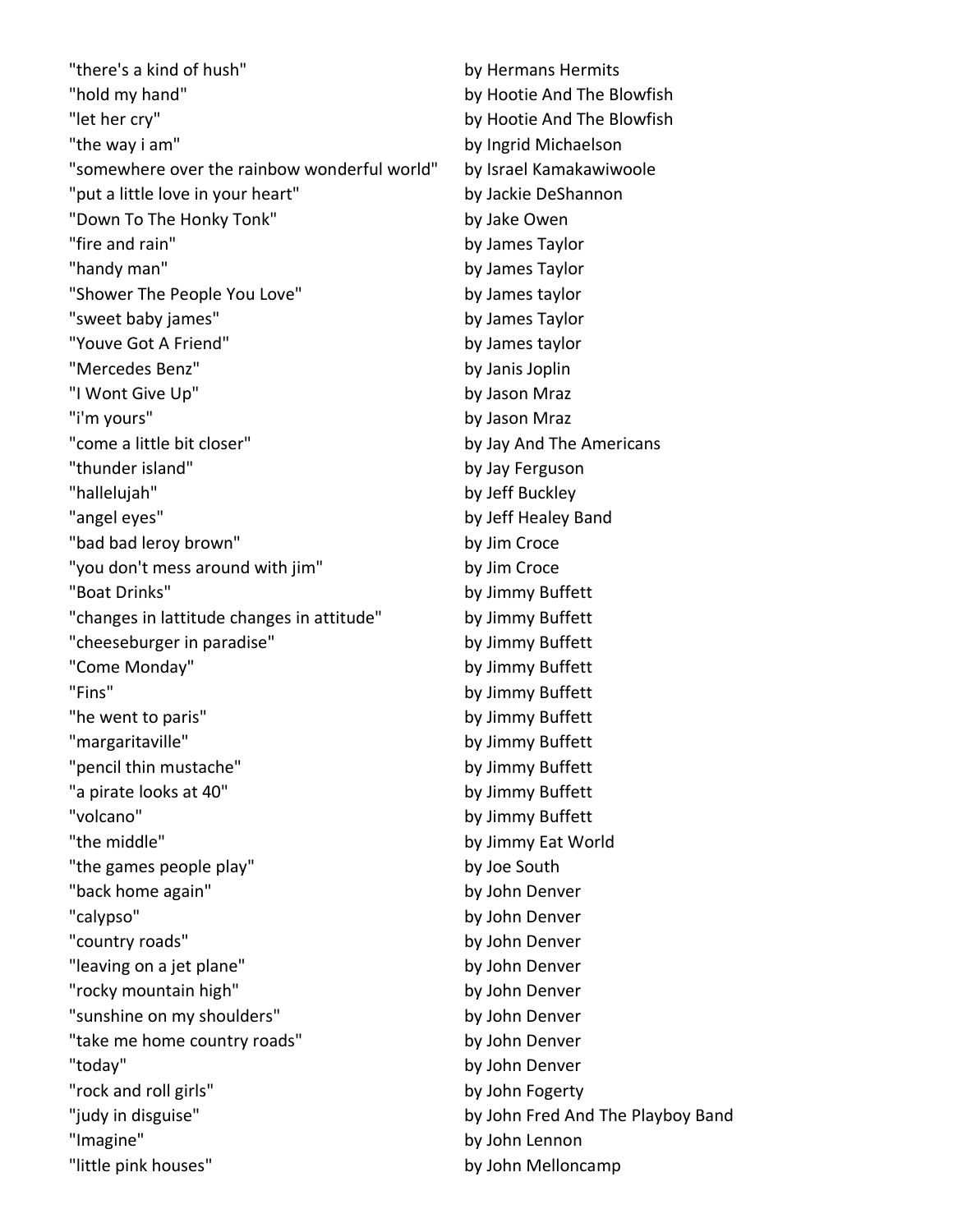"Angel From Montgomery" by John Prine "folsom prison" by Johnny Cash "green green grass of home" by Johnny Cash "i walk the line" by Johnny Cash "ring of fire" by Johnny Cash "i can see clearly now" by Johnny Nash "Shanty" by Jonathan Edwards "sunshine" by Jonathan Edwards "don't stop believing" by Journey "Boggie Shoes" by KC And The Sunshine Band "No Shoes No Shirt No Problem" by Kenny Chesney "Return To House At Pooh Corner" by Kenny Loggins "the gambler" by Kenny Rodgers "Blue On Black" by Kenny Wayne Shepherd "all summer long" by Kid Rock "picture" by Kid Rock "Something Bout A Truck" by Kip Moore "Help Me Make It Through The Night" by Kris Kristofferson "me and bobby magee" by Kris Kristofferson "need you now" by Lady Antebellum "goodnight irene" by Lead Belly "you don't own me" by Leslie Gore "holiday road" by Lindsey Buckingham "girl crush" by Little Big Town "pain killer" by Little Big Town "Pontoon" by Little Big Town "the loco motion" by Little Eva "i'd love you to want me" by Lobo "me and you and a dog named boo" by Lobo "danny's song" by Loggins And Messina "my music" by Loggins And Messina "hello dolly" by Louis Armstrong "what a wonderful world" by Louis Armstrong "daydream" by Lovin Spoonful "Beer Never Broke My Heart" by Luke Combs "the ballad of curtis loew" by Lynard Skynard "Dont Ask Me No Questions" by Lynard Skynard "Freebird" by Lynard Skynard "Gimme Three Steps" by Lynard Skynard "Simple Man" by Lynard Skynard "Sweet Home Alabama" by Lynard Skynard "dream a little dream of me" by Mama Cass "do wah diddy diddy" by Manfred Mann "my church" by Maren Morris "i won't go home without you" by Maroon 5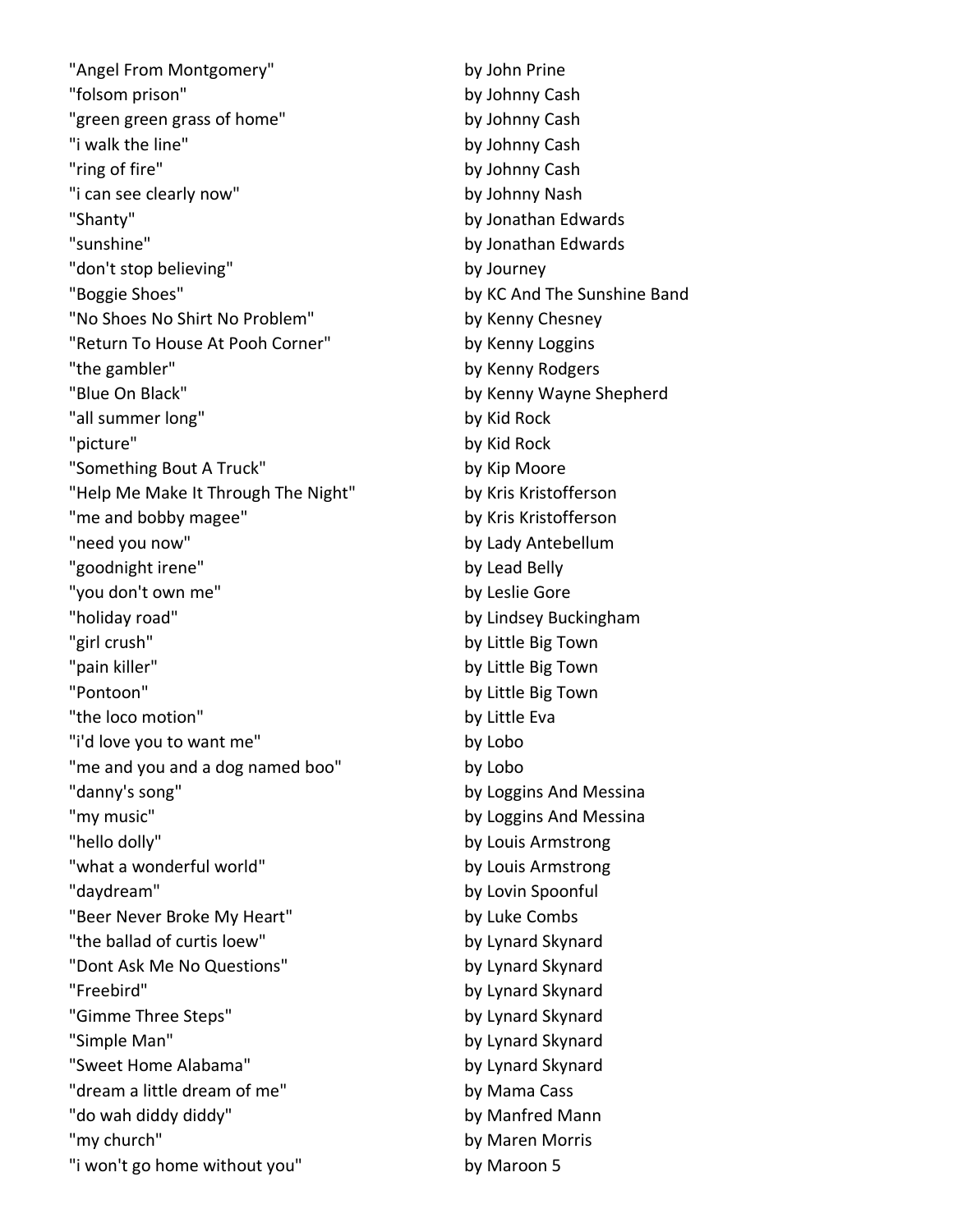"Memories" by Maroon 5 "this love" by Maroon 5 "those were the days" by Mary Hopkin "brand new key" by Melanie Safka "look what they've done to my song" by Melanie Safka "Wildfire" by Micheal Martin Murphy "in your wildest dreams" by Moody Blues "Nights In White Satin" by Moody Blues "Tuesday Afternoon" by Moody Blues "to be with you" by Mr Big "song sung blue" by Neil Diamond "Rockstar" by Nickelback "sweet caroline" by Niel Diamond "breaking up is hard to do" by Niel Sedaka "calendar girl" by Niel Sedaka "happy birthday sweet sixteen" by Niel Sedaka "Old Man" by Niel Young "sugar mountain" by Niel Young "Sister Christian" by Night ranger "An American Dream" by Nitty gritty dirt band "Mr Bojangles" by Nitty gritty dirt band "Don't Know Why" by Norah Jones "spirit in the sky" by Norman Greenbaum "Champagne Supernova" by Oasis "Wonderwall" by Oasis "Sittin On The Dock Of The Bay" by Otis Redding "billy don't be a hero" by Paper Lace "crazy" by Patsy Cline "Walking After Midnight" by Patsy cline "loves me like a rock" by Paul Simon "my little town" by Paul Simon "slip slidin away" by Paul Simon "a world without love" by Peter And Gordon "500 miles" by Peter Paul And Mary "if i had a hammer" by Peter Paul And Mary "puff the magic dragon" by Peter Paul And Mary "every rose has its thorn" by Poison "mr right now" by Povertyneck Hillbillies "Little Red Corvette" by Prince "Amie" by Pure Praire League "crazy little thing called love" by Queen "fat bottom girls" by Queen "We Are The Champions" by Queen "Youve Got A Friend In Me" by Randy newman "hit the road jack" by Ray Charles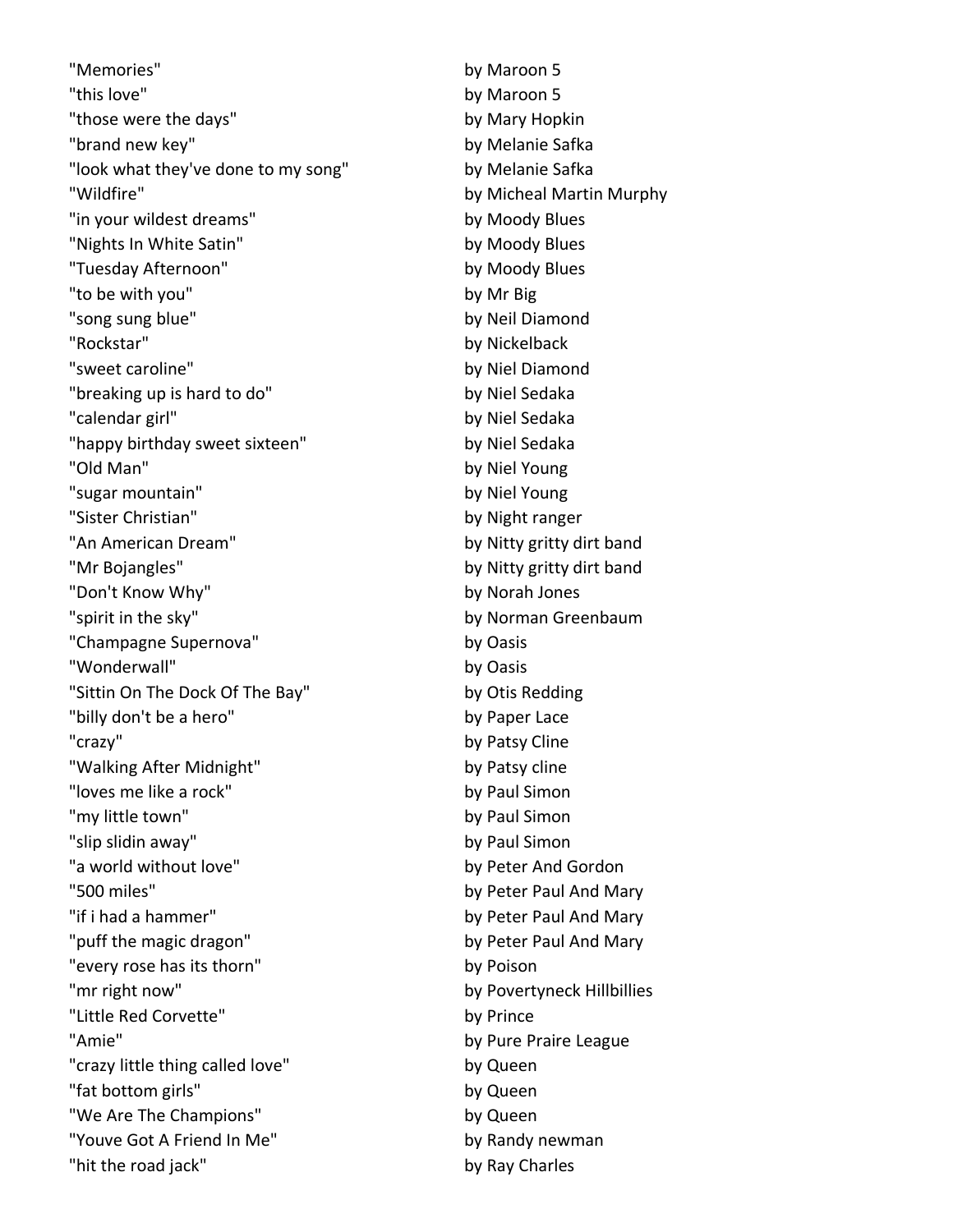"you dont know me" by Ray Charles "man on the moon" by REM "Can't Fight This Feeling" by REO Speedwagon "Take It On The Run" by REO Speedwagon "donna" by Richie Valens "garden party" by Ricky Nelson "hello mary lou" by Ricky Nelson "no no song" by Ringo Star "you're sixteen" by Ringo Star "i was only joking" by Rod Stewart "king of the road" by Roger Miller "as tears go by" by Rolling Stones "blue bayou" by Roy Orbison "you got it" by Roy Orbison "bring it on home to me" by Sam Cooke "cupid" by Sam Cooke "twistin' the night away" by Sam Cooke "what a wonderful world" by Sam Cooke "You Send Me" by Sam Cooke "little red riding hood" by Sam The Sham And The Pharohs "we may never pass this way again" by Seals And Crofts "Closing Time" by Semisonic "angel" by Shaggy "59th street bridge song" by Simon And Garfunkle "the boxer" by Simon And Garfunkle "bridge over troubled water" by Simon And Garfunkle "me and julio down by the school yard" by Simon And Garfunkle "mother and child reunion" by Simon And Garfunkle "mrs. Robinson" by Simon And Garfunkle "all for you" by Sister Hazel "the end of the world" by Sketter Davis "Everyday People" by Sly And The Family Stone "itchycoo park" by Small Faces "all star" by Smash Mouth "I Got You Babe" by Sonny And Cher "na na hey hey" by Steam "Stuck In The Middle With You" by Steelers wheel "born to be wild" by Steppenwolf "copperhead road" by Steve Earle "Give A Little Bit" by Supertramp "Little Willy" by Sweet "Melissa" by The Alman Brothers "house of the rising sun" by The Animals "sugar sugar" by The Archies "the night they drove old dixie down" by The Band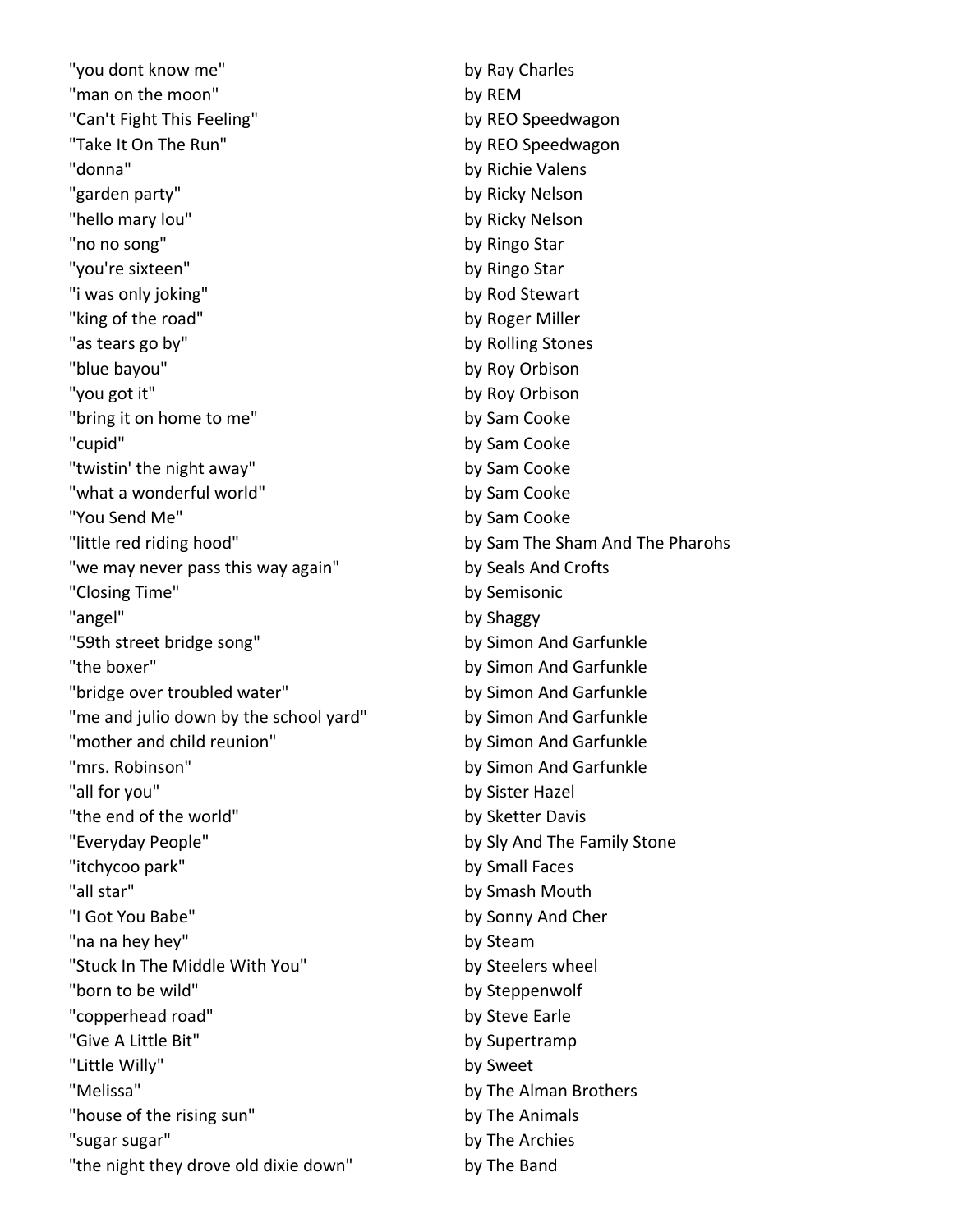"ophelia" by The Band "up on cripple creek" by The Band "the weight" by The Band "i only want to be with you" by The Bay City Rollers "saturday night" by The Bay City Rollers "California Girls" by The Beach Boys "come go with me" by The Beach Boys "i can hear the music" by The Beach Boys "In My Room" by The Beach Boys "kokomo" by The Beach Boys "sloop john b" by The Beach Boys "Then I Kissed Her" by The Beach Boys "Across The Universe" by The Beatles "act naturally" by The Beatles "ain't she sweet" by The Beatles "all my loving" by The Beatles "All Together Now" by The Beatles "All You Need Is Love" by The Beatles "baby's in black" by The Beatles "Ballad Of John And Yoko" by The Beatles "Can't Buy Me Love" by The Beatles "chains" by The Beatles "The Continuing Story Of Bungalow Bill" by The Beatles "do you want to know a sercret" by The Beatles "don't pass me by" by The Beatles "eight days a week" by The Beatles "Eleanor Rigby" by The Beatles "from me to you" by The Beatles "girl" by The Beatles "Golden Slumbers" by The Beatles "Good Day Sunshine" by The Beatles "Got To Get You Into My Life" by The Beatles "A Hard Days Night" by The Beatles "Hello Goodbye" by The Beatles "help" by The Beatles "Here There And Everywhere" by The Beatles "hey jude" by The Beatles "hold me tight" by The Beatles "I Don't Want To Spoil The Party" by The Beatles "I Feel Fine" by The Beatles "i saw her standing there" by The Beatles "i should have known better" by The Beatles "i want to hold your hand" by The Beatles "I Will" by The Beatles "if i fell" by The Beatles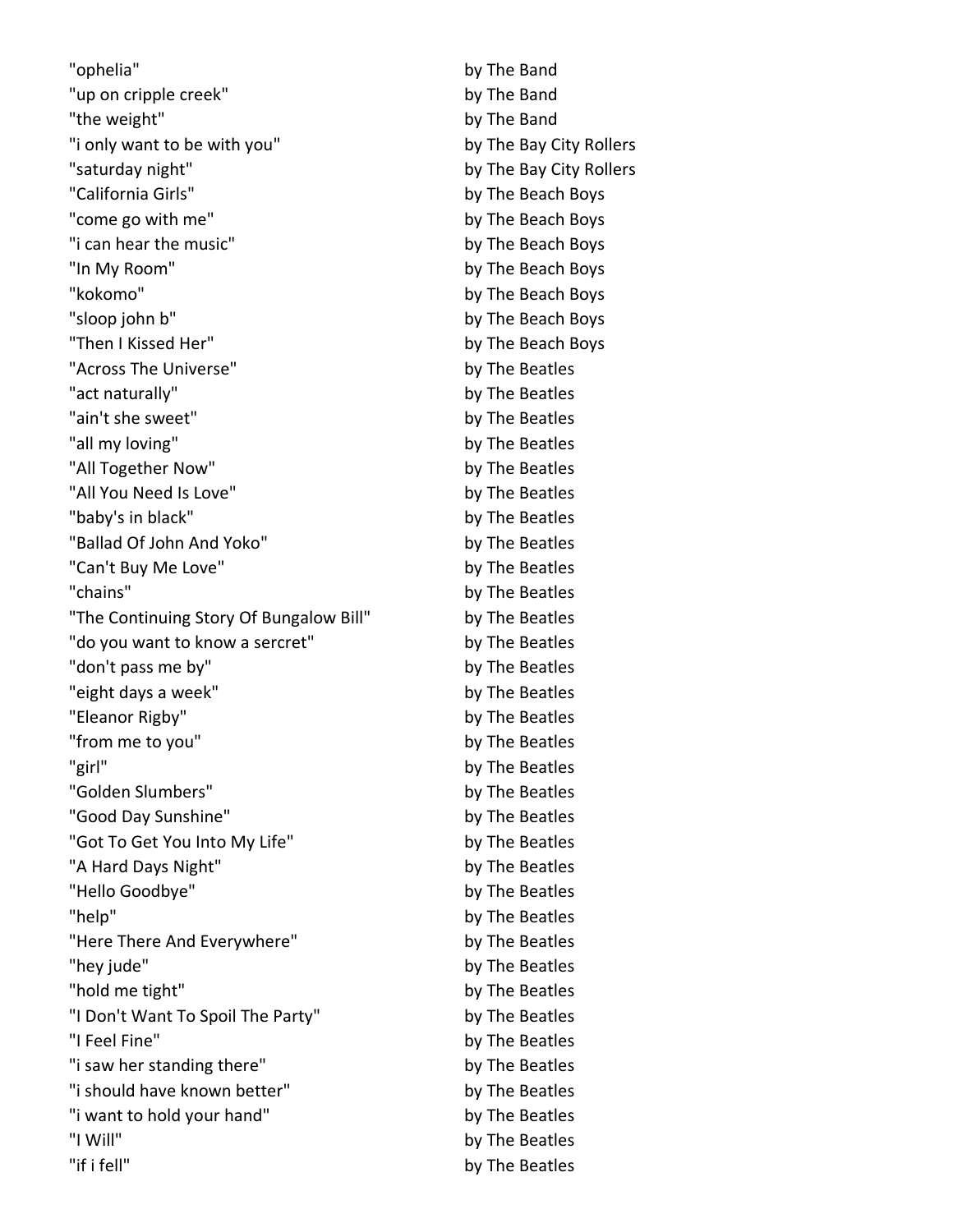"I'll Be Back" by The Beatles "I'll Follow The Sun" by The Beatles "In My Life" by The Beatles "it's only love" by The Beatles "I've Just Seen A Face" by The Beatles "Lady Madonna" by The Beatles "a little help from my friends" by The Beatles "Maxwell's Silver Hammer" by The Beatles "no reply" by The Beatles "Noewegian Wood" by The Beatles "nowhere man" by The Beatles "Obladi Oblada" by The Beatles "P S I Love You" by The Beatles "Piggies" by The Beatles "Please Please Me" by The Beatles "She Loves You" by The Beatles "Something" by The Beatles "things we said today" by The Beatles "this boy" by The Beatles "to know her is to love her" by The Beatles "twist and shout" by The Beatles "When I'm Sixty Four" by The Beatles "While My Guitar Gently Weeps" by The Beatles "yellow submarine" by The Beatles "Yes It Is" by The Beatles "yesterday" by The Beatles "You Wont See Me" by The Beatles "You've Got To Hide Your Love Away" by The Beatles "to love somebody" by The Bee Gees "let your love flow" by The Bellamy Brothers "Turn Turn Turn" by The birds "i fought the law" by The Bobby Fuller Four "the letter" by The Box Tops "rhythm of the rain" by The Cascades "da doo ron ron" by The Crystals "iko iko" by The Dixie Cups "Black Water" by The Doobie Brothers "people are strange" by The Doors "come on over to my place" by The Drifters "saturday night at the movies" by The Drifters "save the last dance for me" by The Drifters "under the boardwalk" by The Drifters "Already Gone" by The Eagles "Best Of My Love" by The Eagles "desperado" by The Eagles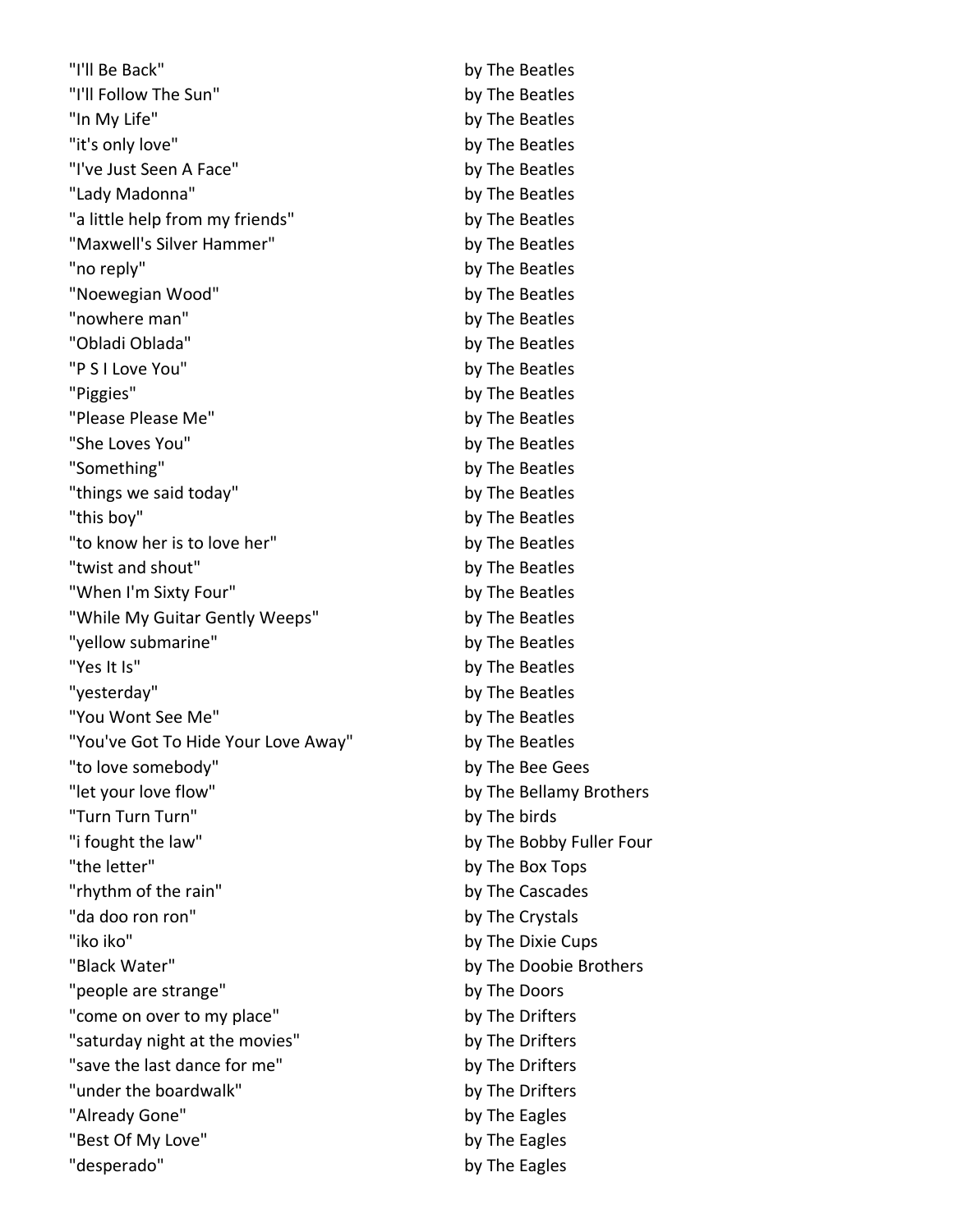"Hotel California" by The Eagles "Love Will Keep Us Alive" by The Eagles "Lyin Eyes" by The Eagles "peaceful easy feeling" by The Eagles "seven bridges road" by The Eagles "Take It Easy" by The Eagles "take it to the limit" by The Eagles "tequila sunfise" by The Eagles "All I Have To Do Is Dream" by The Everly Brothers "Bye Bye Love" by The Everly Brothers "devoted to you" and the state of the Everly Brothers "let it be me" by The Everly Brothers "ooh la la" by The Faces "friend of the devil" by The Grateful Dead "ripple" by The Grateful Dead "truckin" by The Grateful Dead "uncle johns band" by The Grateful Dead "no time" by The Guess Who "share the land" by The Guess Who "bus stop" by The Hollies "he aint heavy he's my brother" by The Hollies "sea of love" by The Honeydrippers "the unicorn song" by The Irish Rovers "apeman" by The Kinks "lola" by The Kinks "sunny afternoon" by The Kinks "dedicated to the one i love" by The Mamas And The Papas "Can't You See" by The Marshall Tucker Band "hang on sloopy" by The McCoys "daydream believer" by The Monkeys "I'm A Believer" by The Monkeys "last train to clarksville" by The Monkeys "the great pretender" by The Platters "five hundred miles" by The Proclaimers "rock and roll heaven" by The Righteous Brothers "Unchained Melody" and the Communist Communist Communist Communist Communist Communist Communist Communist Communist Communist Communist Communist Communist Communist Communist Communist Communist Communist Communist Commu "You've Lost That Loving Feeling" by The Righteous Brothers "paint it black" by The Rolling Stones "ruby tuesday" by The Rolling Stones "you cant always get what you want" by The Rolling Stones "be my baby" by The Ronettes "love potion number nine" by The Searchers "going to the chapel" by The Shirelles "Goodnight Sweetheart" by The Spaniels "sweet city woman" by The Stampeders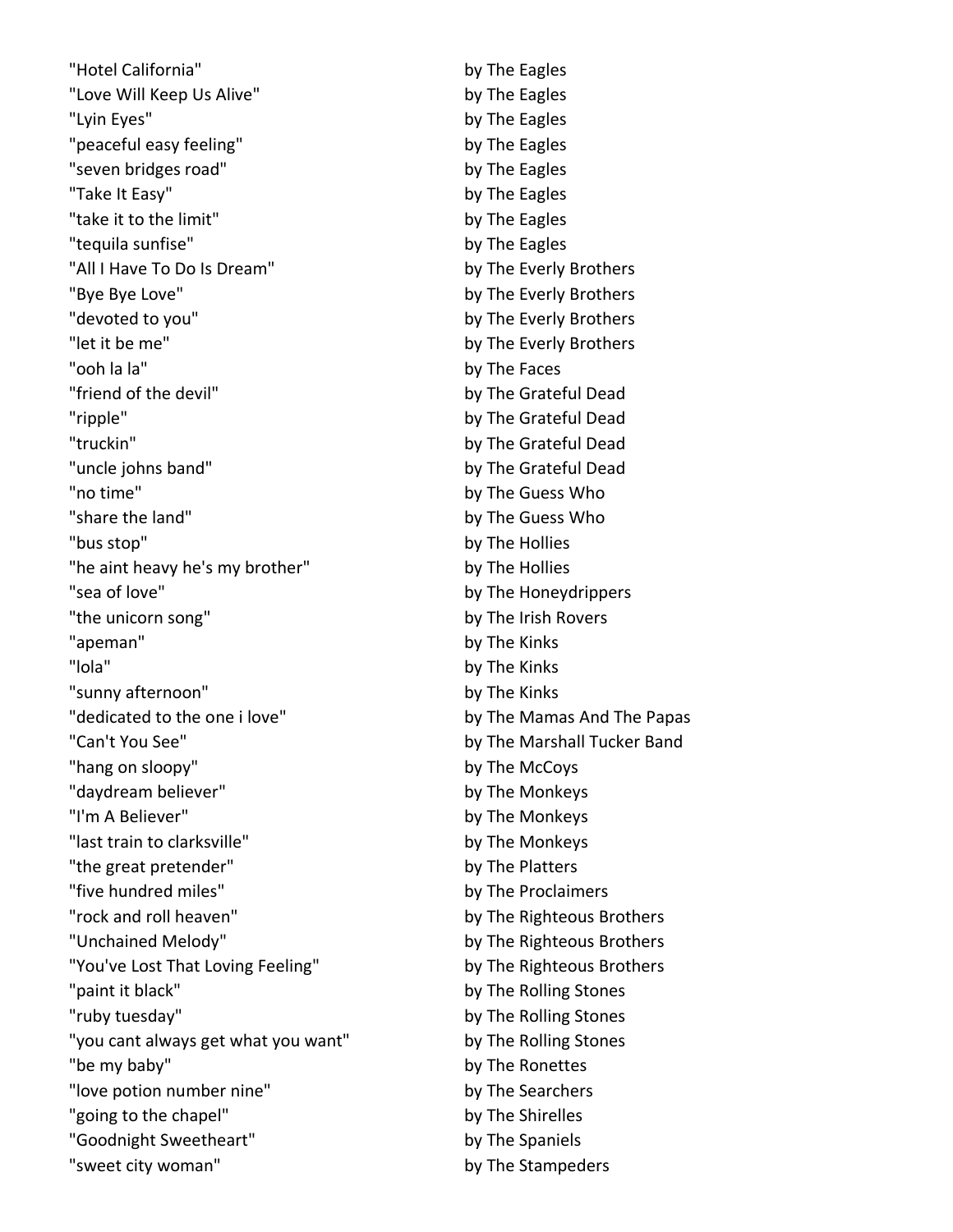"Ain't Too Proud To Beg" by The Temptations "my girl" by The Temptations "Happy Together" and the Turtles by The Turtles "the kids are alright" by The Who "squeeze box" by The Who "people got to be free" by The Young Rascals "she's not there" by The Zombies "tell her no" by The Zombies "black and white" by Three Dog Night "celebrate" by Three Dog Night "Joy To The World" by Three Dog Night "never been to spain" by Three Dog Night "little bitty pretty one" by Thurston Harris "drift away" by Toby Grey "as good as i once was" by Toby Keith "I Like Girls That Drink Beer" by Toby Keith "I Love This Bar" by Toby Keith "it's not unusual" by Tom Jones "my delilah" by Tom Jones "Free Falling" by Tom Petty "Mary Janes Last Dance" by Tom Petty "reason to believe" by Tom Petty "wildflowers" by Tom Petty "you don't know how it feels" by Tom Petty "Crimson And Clover" by Tommy James "Draggin The Line" by Tommy James "i think we're alone now" by Tommy James "Mony Mony" by Tommy James "sweet cherry wine" by Tommy James "8675309 Jenny" by Tommy Tutone "knock three times" by Tony Orlando And Dawn "tie a yellow ribbon" by Tony Orlando And Dawn "give me one reason" by Tracey Chapman "Ten Rounds With Jose Cuervo" by Tracy Byrd "hey soul sister" by Train "Marry Me" by Train "play that song" by Train "end of the line" by Traveling Wilburys "handle with care" by Traveling Wilburys "we're not gonna take it" by Twisted Sister "I Still Havent Found What Im Looking For" by U2 "Red Red Wine" by UB40 "follow me" by Uncle Kracker "get drunk with dignity" by Unknown "baby shark" by Unknown